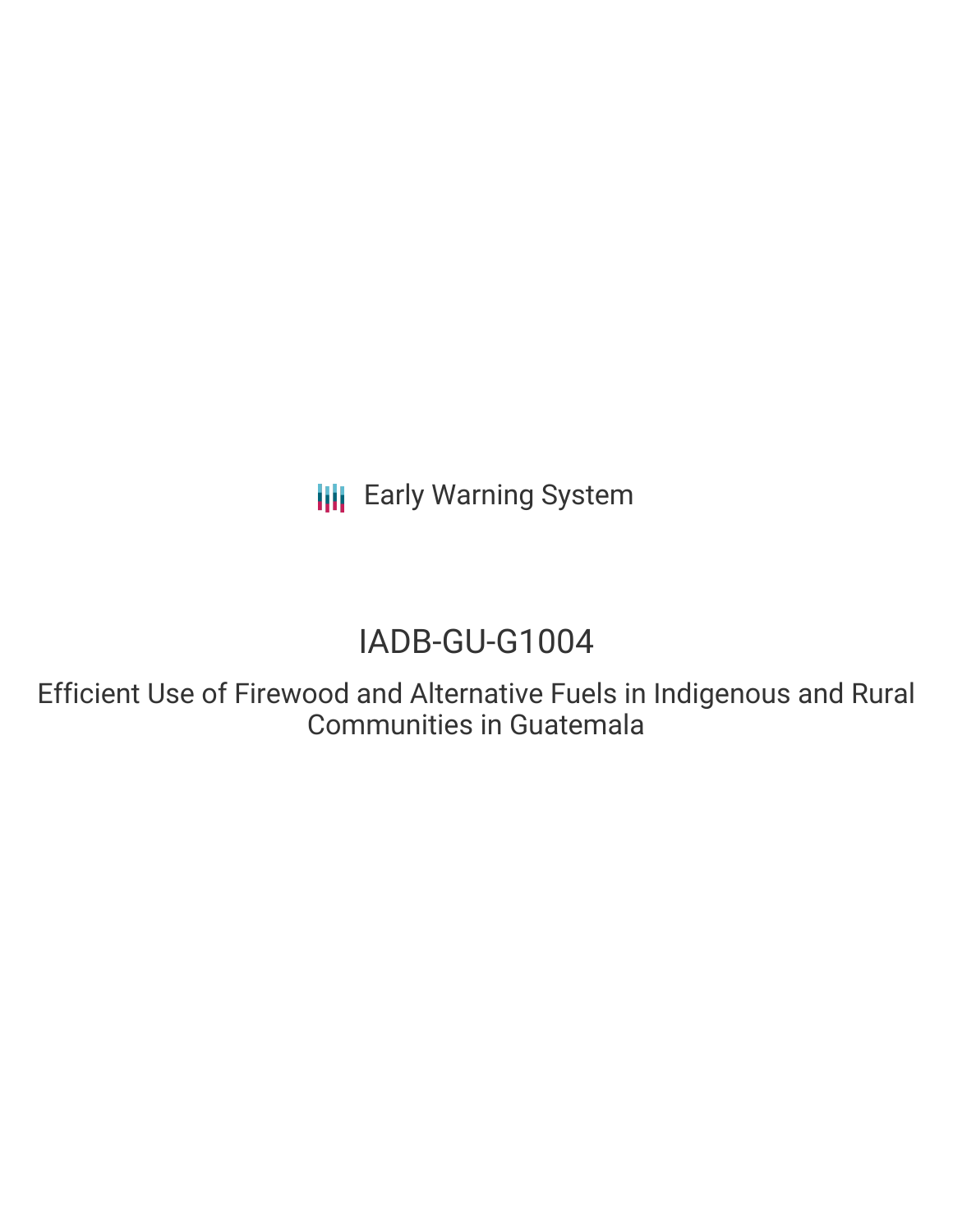

### Early Warning System

Efficient Use of Firewood and Alternative Fuels in Indigenous and Rural Communities in Guatemala

#### **Quick Facts**

| <b>Countries</b>               | Guatemala                              |
|--------------------------------|----------------------------------------|
| <b>Financial Institutions</b>  | Inter-American Development Bank (IADB) |
| <b>Status</b>                  | Proposed                               |
| <b>Bank Risk Rating</b>        | C                                      |
| <b>Borrower</b>                | Government of Guatemala                |
| <b>Sectors</b>                 | Climate and Environment, Energy        |
| <b>Investment Type(s)</b>      | Grant                                  |
| <b>Investment Amount (USD)</b> | \$11.00 million                        |
| <b>Project Cost (USD)</b>      | \$11.00 million                        |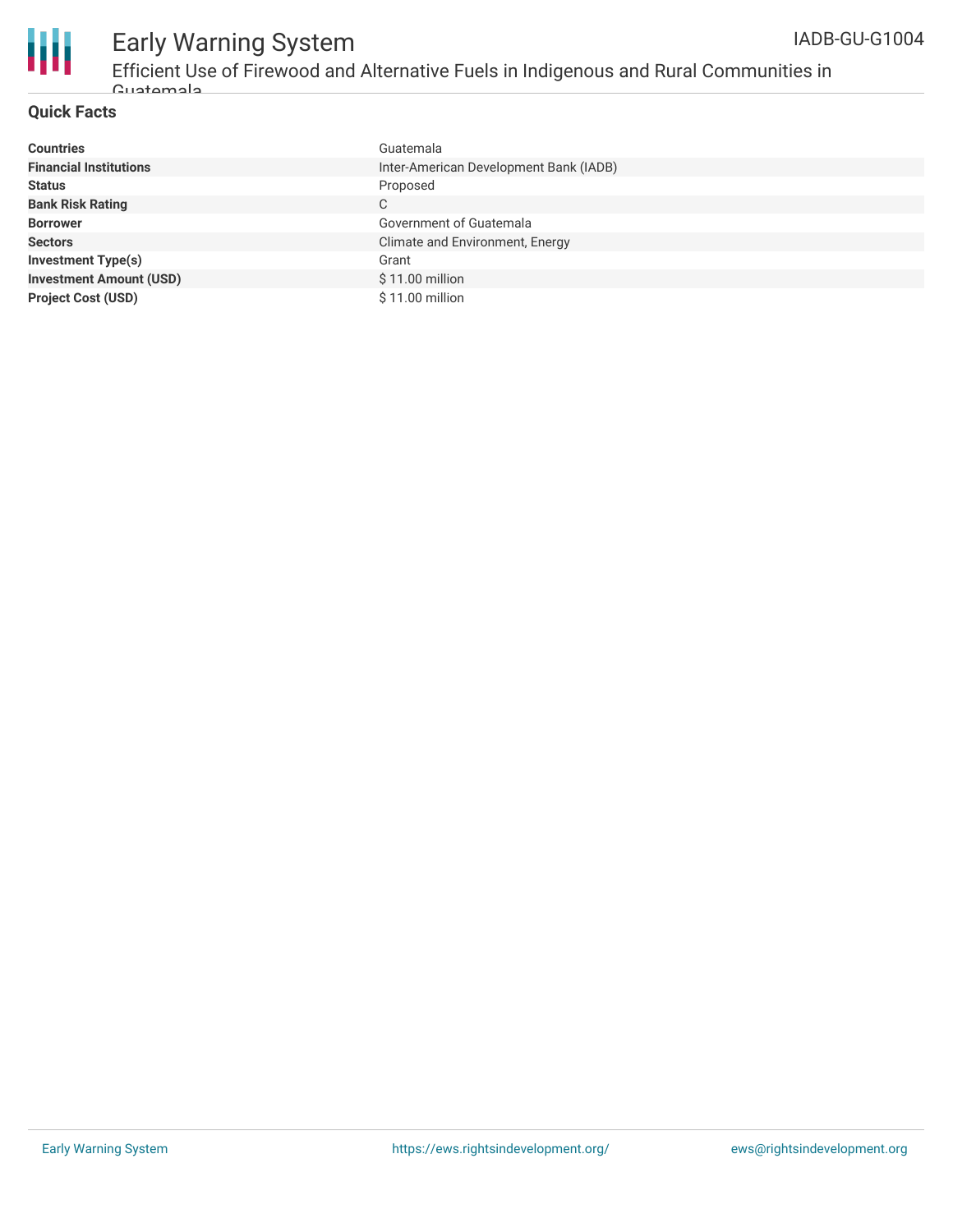

#### Early Warning System Efficient Use of Firewood and Alternative Fuels in Indigenous and Rural Communities in Guatemala

#### **Project Description**

The program's general objective is to reduce greenhouse gas emissions (GHG) in the energy sector in Guatemala, through reducing consumption - and efficient use - of firewood. The specific objectives are: (i) reducing barriers which limit the product and mass usage of Improved Stoves; (ii) facilitating access to finance for fabrication and purchase of Improved Stoves and (iii) demonstrating the Improved Stoves' potential for reducing GHG.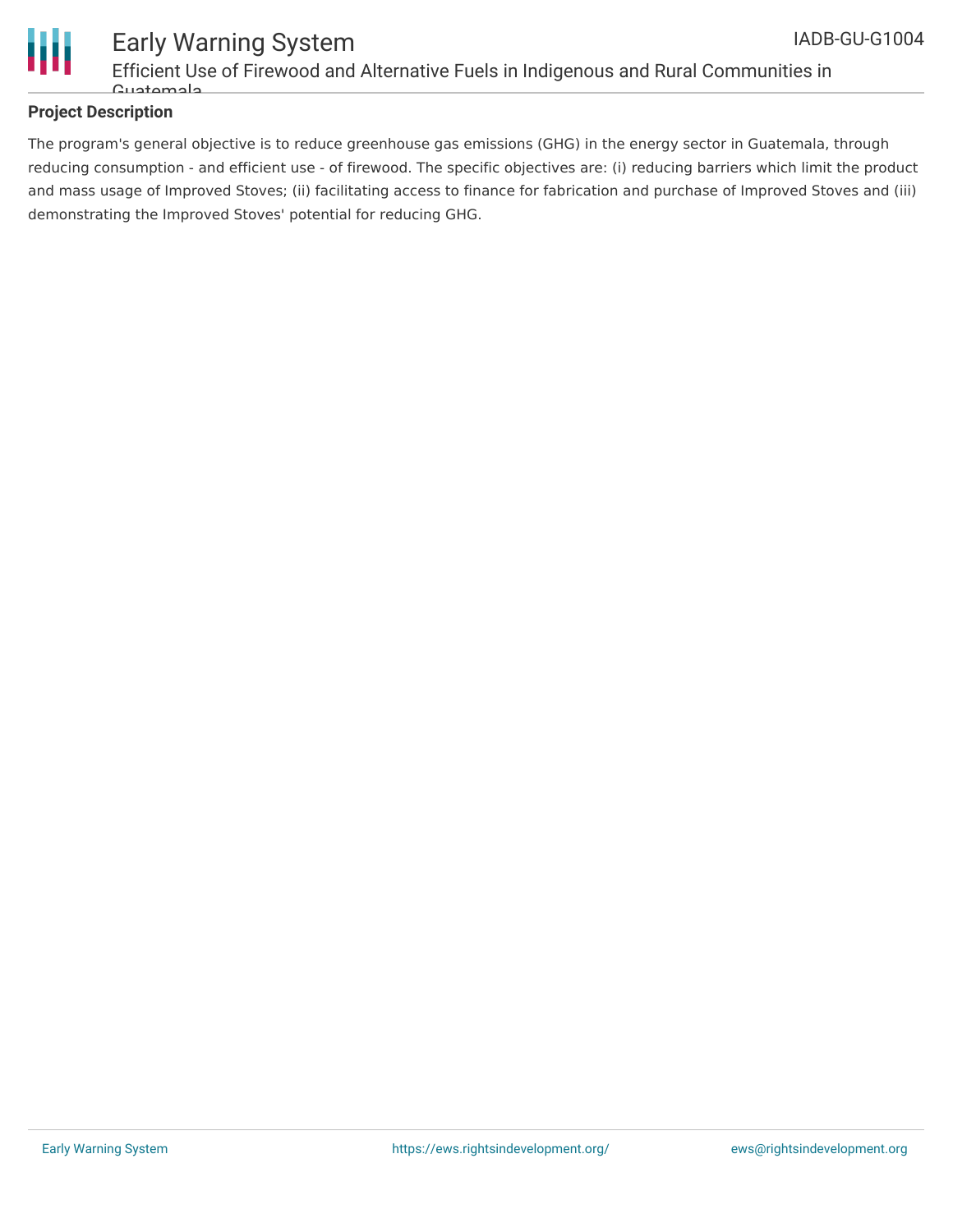



### Early Warning System Efficient Use of Firewood and Alternative Fuels in Indigenous and Rural Communities in

#### **Investment Description**

Guatemala

• Inter-American Development Bank (IADB)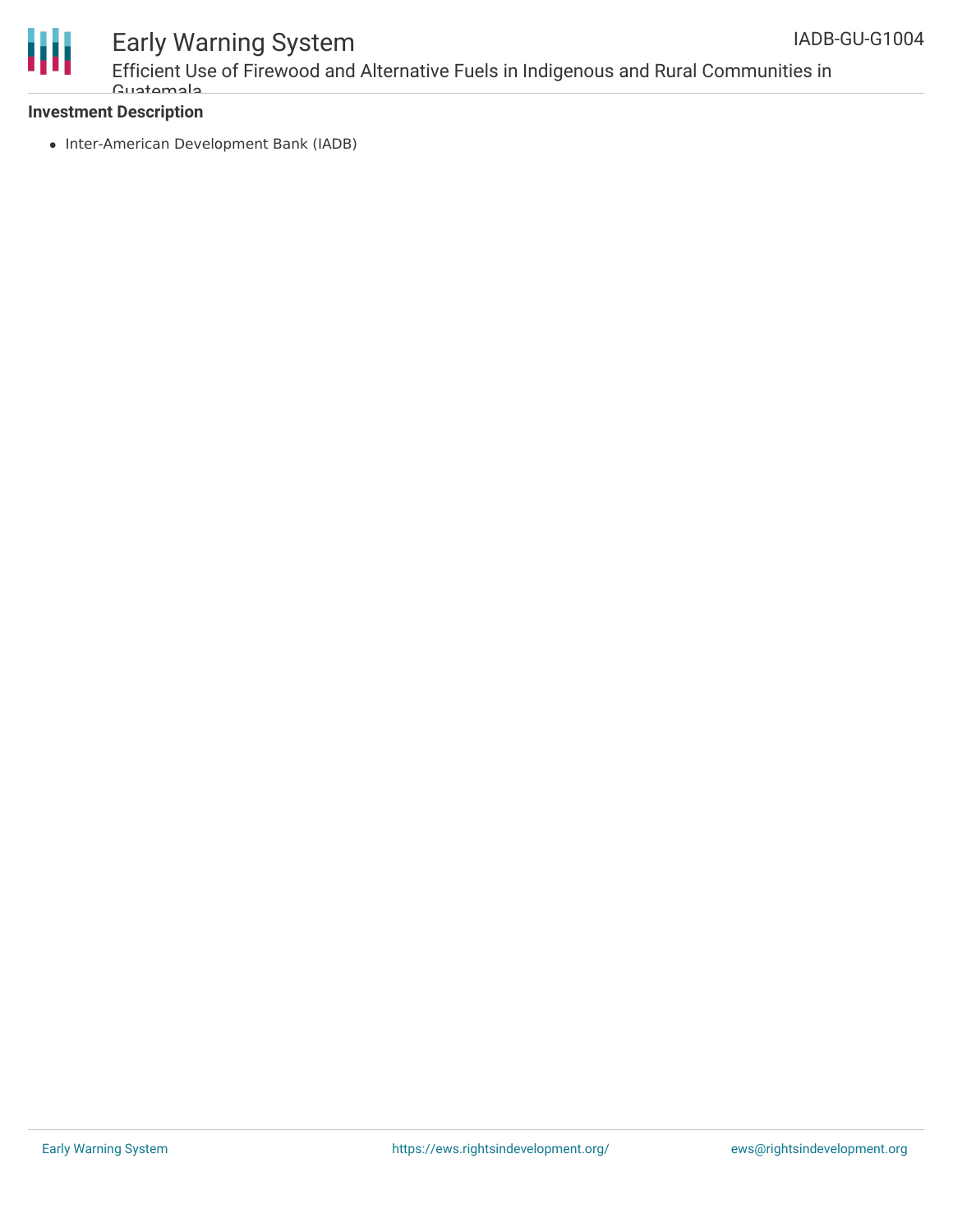

#### **Contact Information**

#### ACCOUNTABILITY MECHANISM OF IADB

The Independent Consultation and Investigation Mechanism (MICI) is the independent complaint mechanism and fact-finding body for people who have been or are likely to be adversely affected by an Inter-American Development Bank (IDB) or Inter-American Investment Corporation (IIC)-funded project. If you submit a complaint to MICI, they may assist you in addressing the problems you raised through a dispute-resolution process with those implementing the project and/or through an investigation to assess whether the IDB or IIC is following its own policies for preventing or mitigating harm to people or the environment. You can submit a complaint by sending an email to MICI@iadb.org. You can learn more about the MICI and how to file a complaint at http://www.iadb.org/en/mici/mici,1752.html (in English) or http://www.iadb.org/es/mici/mici,1752.html (Spanish).